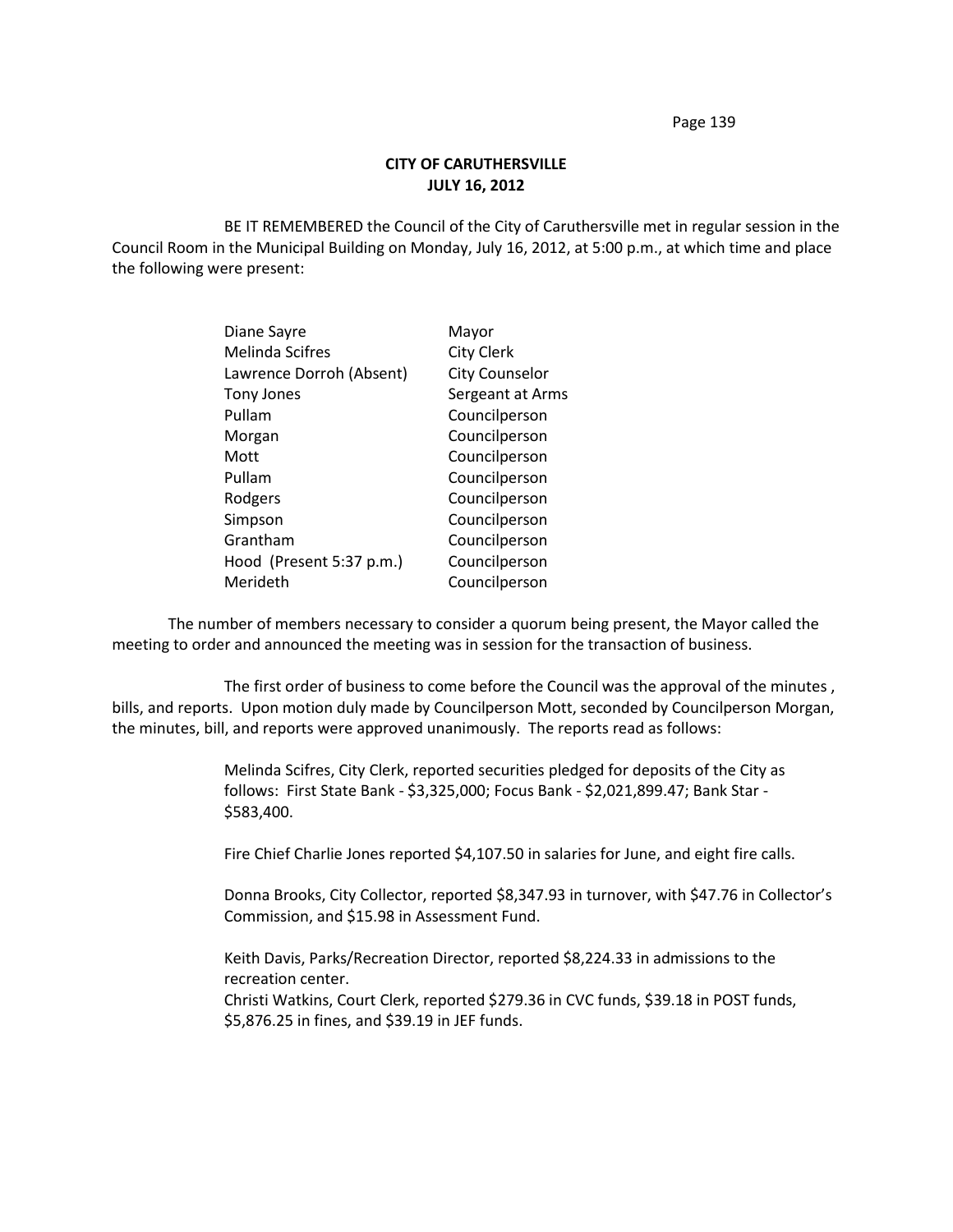Paul Shaw, Water/wastewater Manager, reported the following collections for June:

| Water                | \$83,549.60  | <b>Water Customers 2446</b> |
|----------------------|--------------|-----------------------------|
| Sewer Use            | 21,732.22    | Sewer Customers 2333        |
| Garbage              | 38,891.13    |                             |
| <b>Meter Service</b> | 832.59       |                             |
| Mo. Spray            | 587.88       |                             |
| Primacy Fee          | 65.98        |                             |
| Sewer Bond           | 10,972.73    |                             |
| <b>Bond Service</b>  | 541.00       |                             |
| TOTAL                | \$157,188.73 |                             |
|                      |              |                             |

Mayor Sayre then reported the specifications are ready for advertising for the skate board park. Bids will be opened on July 30.

Councilperson Morgan reported the Fire Department had twenty fire calls between June 20 and July 16. The Fire Chief Jones reported at least 50% of the fires were out-of-town. This year there have been 25 out-of-town fire calls, and the department has only collected for three calls. Mayor Sayre reminded the Council of their decision to put a fire district on the ballot for fire protection for the area outside the City. The Council was asked to reiterate their decision regarding the fire calls. The City will not respond to any fire calls after the election is certified providing a fire district is not formed. If the residents in that area choose not to pass a fire district, then the fire department will cease service to the area. The Council agreed to stay solid on their decision. Mayor Sayre advised the Council they have no legal obligation to residents outside the City, only to the taxpayers within the City. Councilperson Pullam stated when the fire department responds to an out-of-town fire, they can only contain a fire. Many times the fire is full engulfed before they arrive. Terry Rushing, Operations Supervisor, stated the City has offered the County residents a great service in the past; it is now in their hands.

Police Chief Tony Jones reported the department has started enforcing the curfew. The problem is mainly with juveniles. The curfew states that if you are below the age of 18 you cannot be out after 10:00p.m. without an adult through the week, or 11:30 p.m. on weekends without an adult. Parents can be cited. The Council passed the ordinance and it is going to be enforced. The other problem is kids walking in the street and impeding traffic. The Police will start picking them up, and the parents will have to talk with the juvenile officer. The first time will be a warning. The charge for this violation will be obstruction. The Mayor thanked the Chief and the department for their efforts in this, and the problem is continually getting worse. Eventually, someone will be seriously injured. The Chief was thanked for enforcing the law. If the Judicial system does not assist in the matter, there are avenues the City can take.

Councilperson Hood then appeared as present at the Council meeting at 5:37 p.m.

Councilperson Rodgers then thanked the police department for their efforts, especially on July 4. The citizens are so grateful for their efforts.

Councilperson Hood then motioned to approve the June Adjustment Report of \$1,116.86, with Councilperson Merideth seconding, and motion carried.